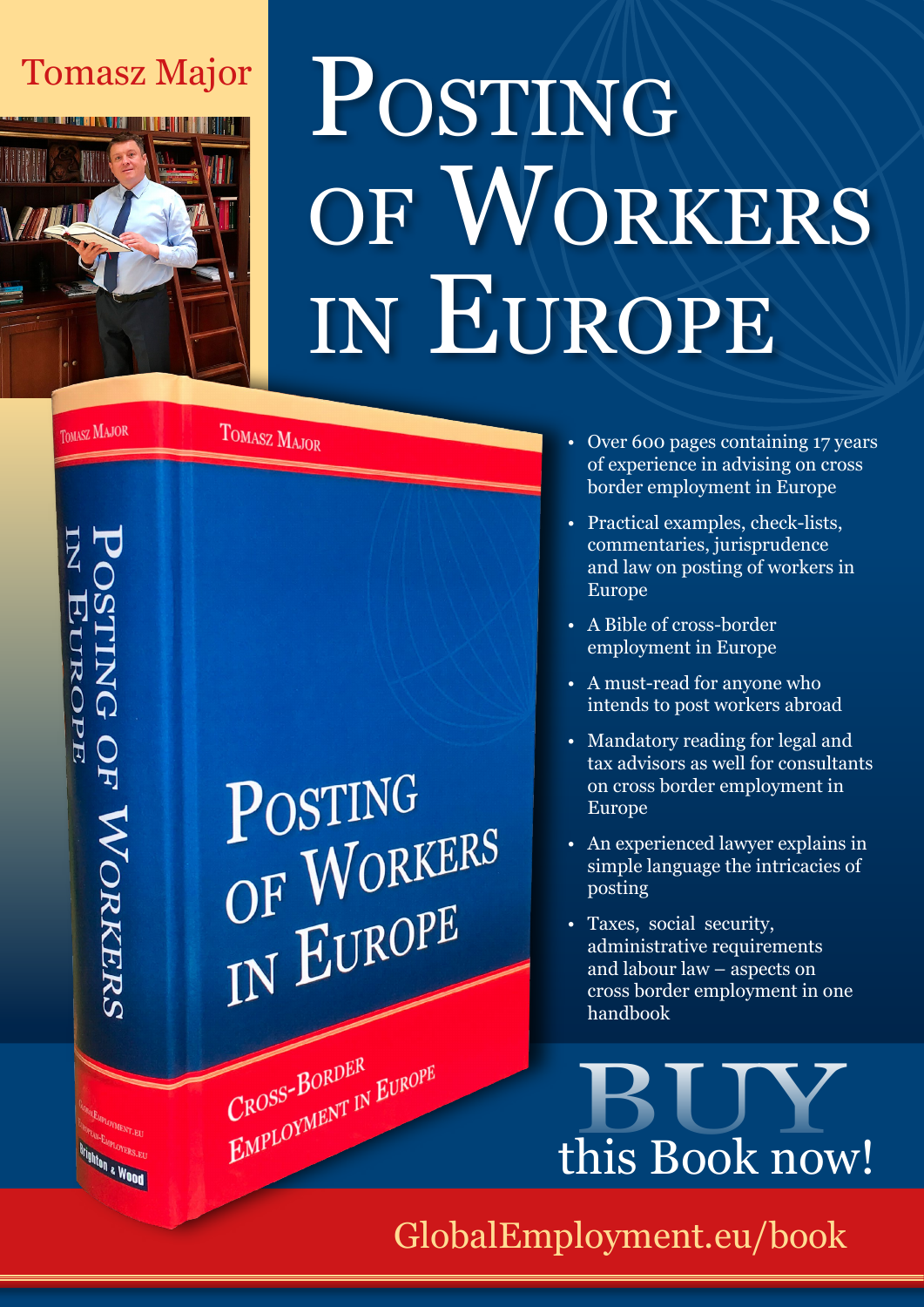## Table of Contents

| <b>Introduction: Overlapping of legislation on</b>                                             |  |
|------------------------------------------------------------------------------------------------|--|
| cross-border employment in the EU 21                                                           |  |
| Planning of cross-border employment activities:                                                |  |
|                                                                                                |  |
|                                                                                                |  |
| Direct employment by a company in the host country 27                                          |  |
| <b>Posting</b>                                                                                 |  |
| Posting: choice of the approach30                                                              |  |
|                                                                                                |  |
|                                                                                                |  |
| Free movement of workers in Europe 33<br>Definition of the worker in the case law of the Court |  |
| of Justice of the European Union 34                                                            |  |
|                                                                                                |  |
|                                                                                                |  |
|                                                                                                |  |
|                                                                                                |  |
|                                                                                                |  |
|                                                                                                |  |
|                                                                                                |  |
| LABOUR LAW AND ADMINISTRATIVE REQUIREMENTS                                                     |  |
|                                                                                                |  |
|                                                                                                |  |
| The freedom to provide services versus the free movement                                       |  |
|                                                                                                |  |
|                                                                                                |  |
| Restrictions on freedom to provide services                                                    |  |
|                                                                                                |  |
|                                                                                                |  |
|                                                                                                |  |
|                                                                                                |  |
| The interpretation of Directive 96/71:                                                         |  |
| The concept of public policy contained in Article $3(10)$                                      |  |
|                                                                                                |  |
|                                                                                                |  |
|                                                                                                |  |
|                                                                                                |  |
|                                                                                                |  |
| Legislative purpose of Enforcement Directive 2014/67/EU .83                                    |  |
| Preventing abuse and circumvention:                                                            |  |
|                                                                                                |  |
|                                                                                                |  |
| Administrative requirements and control measures 86                                            |  |
| Effective and adequate inspections $\dots\dots\dots\dots\dots 87$                              |  |
| Effective complaint mechanisms for posted workers88                                            |  |
|                                                                                                |  |
| Subcontracting chains and direct contractor's liability 88                                     |  |
|                                                                                                |  |
|                                                                                                |  |
| Temporary employment versus subcontracting91                                                   |  |

| The application of the Directive 96/7 and the<br><b>Enforcement Directive 2014/67/EU to temporary</b>                  |
|------------------------------------------------------------------------------------------------------------------------|
|                                                                                                                        |
|                                                                                                                        |
| Posted worker – definition $\ldots \ldots \ldots \ldots \ldots \ldots \ldots \ldots \ldots \ldots$                     |
| The right to post: who has the right to post                                                                           |
| The right to be posted: who has the right to                                                                           |
| Temporarily character of posting 115                                                                                   |
| The core terms and conditions of work $\ldots \ldots \ldots \ldots 123$<br>Matters which may be covered by the terms   |
| and conditions of work applicable to posted workers $125$<br>The concept of public policy contained in Article $3(10)$ |
| Comparable protection in the State in which                                                                            |
| the employer is established $\ldots \ldots \ldots \ldots \ldots \ldots \ldots \ldots$ 131                              |
|                                                                                                                        |

| Minimum wage in the jurisprudence 133                                |  |
|----------------------------------------------------------------------|--|
| Minimum wage: general approach 142                                   |  |
| The constituent elements of minimum wage $\dots \dots \dots 146$     |  |
| Pay classification and categorisation of employees                   |  |
|                                                                      |  |
| Holiday allowance and the problem of competing                       |  |
| minima                                                               |  |
| Consideration of accommodation and meal vouchers                     |  |
| in calculating minimum wage 147                                      |  |
|                                                                      |  |
| Compensation for daily travelling time 149                           |  |
|                                                                      |  |
| Open definition of net remuneration in                               |  |
|                                                                      |  |
| The legality of the deductions from salary                           |  |
| in the Enforcement Directive  152                                    |  |
| Minimum wage in collective agreements $\dots\dots\dots\dots$ 152     |  |
|                                                                      |  |
|                                                                      |  |
| Other duties and payments, not specified                             |  |
|                                                                      |  |
|                                                                      |  |
| <b>National control measures in the Enforcement Directive</b>        |  |
|                                                                      |  |
|                                                                      |  |
| Obligation to keep or make available the documents $\dots \dots$ 179 |  |
|                                                                      |  |

| Obligation to keep or make available the documents $\ldots$ 179  |  |
|------------------------------------------------------------------|--|
| Obligation to keep or make available the documents               |  |
|                                                                  |  |
| Form and content of HR and payroll documents 189                 |  |
| Obligation to translate documents  200                           |  |
|                                                                  |  |
|                                                                  |  |
|                                                                  |  |
|                                                                  |  |
| Joint liability in the Enforcement Directive 2014/67/EU218       |  |
| National control measures and administrative cooperation 221     |  |
| Mutual assistance $-$ general principles224                      |  |
| Role of the Member States in the framework                       |  |
| of administrative cooperation225                                 |  |
|                                                                  |  |
|                                                                  |  |
| Cross-border enforcement of administrative fines                 |  |
|                                                                  |  |
|                                                                  |  |
| General principles - mutual assistance                           |  |
|                                                                  |  |
| Request for recovery or notification233                          |  |
|                                                                  |  |
| Suspension of the procedure235                                   |  |
| <b>Costs</b>                                                     |  |
|                                                                  |  |
| The Reform of posting of workers AD 2016 $\dots\dots\dots237$    |  |
|                                                                  |  |
| The determination of the law applicable to                       |  |
| the employment contract by Regulation Rome I  245                |  |
| Rules determining the law to be applied                          |  |
|                                                                  |  |
| The parties of the employment contract chose the law             |  |
|                                                                  |  |
| Restriction to the freedom of choice principle $\dots \dots 248$ |  |
|                                                                  |  |
| The parties to the employment contract did not choose the law    |  |
|                                                                  |  |

| The parties to the employment contract did not choose the law       |  |
|---------------------------------------------------------------------|--|
|                                                                     |  |
| 258. Principle (Article 8.2 to 4 of the Rome I Regulation).         |  |
| Restriction to the principle: the overriding mandatory              |  |
| provisions (Article 9 of Rome I Regulation) $\dots \dots \dots 259$ |  |
| Overriding mandatory provisions in the Directive 96/61260           |  |
|                                                                     |  |

#### **Jurisdiction over individual contracts of cross-border**

**employment . . . . . . . . . . . . . . . . . . . . . . . . . . . . . . . . . . . . . 263**

**Social security of posted workers:** 

**A1-forms in practice**

| Criteria to determine if an employer normally carries out |  |
|-----------------------------------------------------------|--|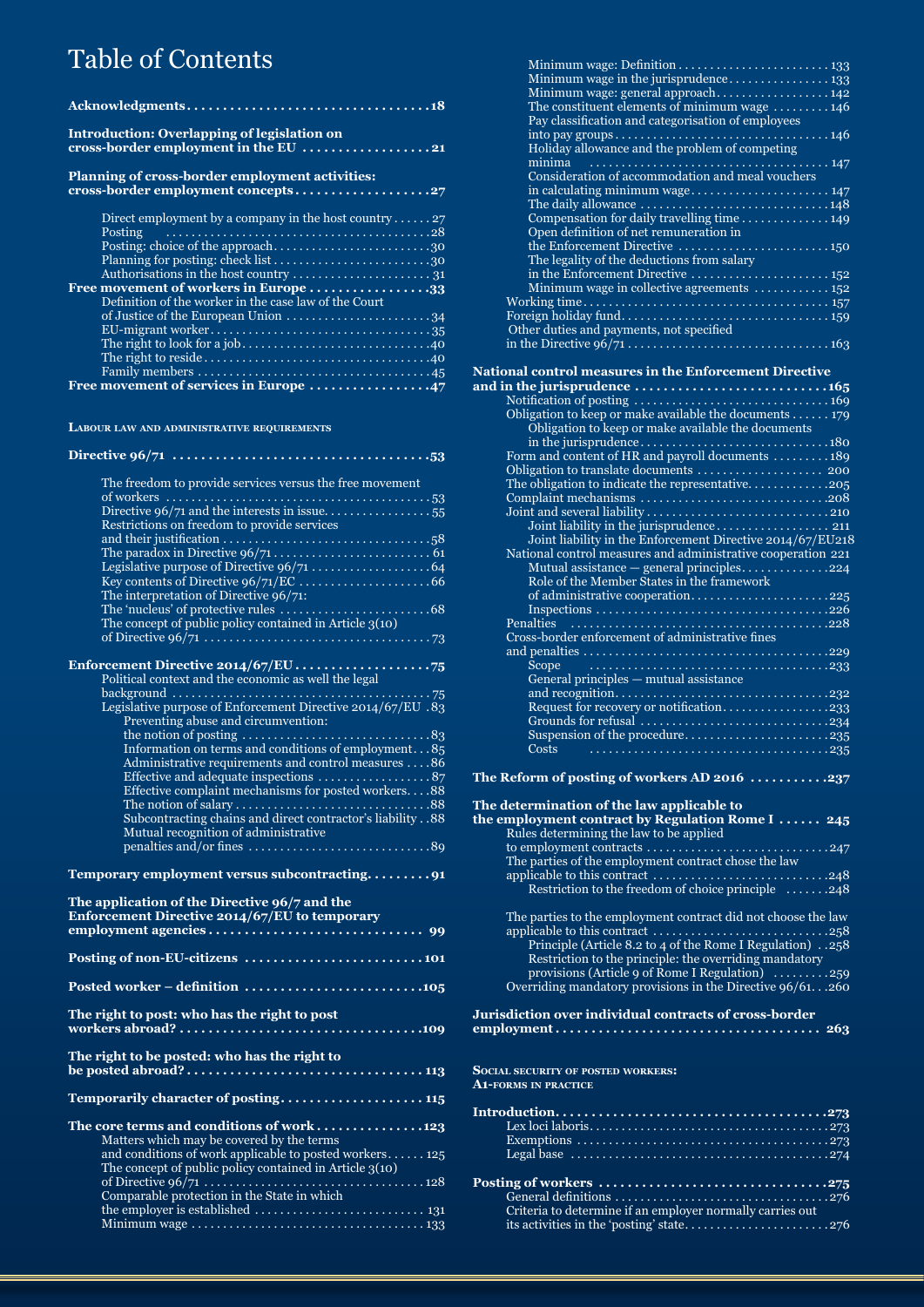Direct relationship between the posting undertaking

| Workers recruited in one Member State for posting                                                              |
|----------------------------------------------------------------------------------------------------------------|
|                                                                                                                |
| Worker is posted to work in several undertakings $\dots \dots \dots$                                           |
| Situations in which it is absolutely impossible to apply                                                       |
|                                                                                                                |
|                                                                                                                |
| Procedures in the case of a posting: At forms $\dots\dots\dots\dots$ 282                                       |
| Agreements on exceptions to the legislation                                                                    |
| governing posting $\ldots \ldots \ldots \ldots \ldots \ldots \ldots \ldots \ldots \ldots \ldots \ldots \ldots$ |
| When can a person apply for another posting?284                                                                |
| Suspension or interruption of the posting period $\ldots \ldots \ldots 285$                                    |
| Notification of changes occurring during the posting period 285                                                |
| Provision of information and monitoring of compliance286                                                       |
|                                                                                                                |
| .                                                                                                              |

| <b>Pursuit of activity in two or more Member States287</b> |  |
|------------------------------------------------------------|--|
|                                                            |  |
|                                                            |  |
|                                                            |  |
|                                                            |  |
|                                                            |  |
|                                                            |  |
|                                                            |  |

#### **Taxation**

| Taxation of cross-border employment businesses 299                          |
|-----------------------------------------------------------------------------|
|                                                                             |
| List of examples constituting a permanent establishment310                  |
| Building site or construction or installation project 312                   |
| Exceptions to the general definition of permanent                           |
|                                                                             |
|                                                                             |
|                                                                             |
|                                                                             |
| Taxation of income from cross-border employment 329                         |
|                                                                             |
|                                                                             |
|                                                                             |
|                                                                             |
| The employer paying the remuneration must not be.                           |
| a resident of the State in which the employment                             |
|                                                                             |
|                                                                             |
| The remuneration is not borne by that permanent                             |
| "Hiring-out of labour"336<br>Remuneration of crews of ships or aircraft 345 |

#### **Non-EU nationals in the EU**

| Visa requirements for non-EU nationals 349 |  |
|--------------------------------------------|--|
| Work permits for non-EU- citizens 351      |  |

#### **European Court of Justice – Jurisprudence**

#### **Legislation**

|                                                       | Labour law and administrative requirements 431                                |  |
|-------------------------------------------------------|-------------------------------------------------------------------------------|--|
|                                                       |                                                                               |  |
|                                                       |                                                                               |  |
|                                                       |                                                                               |  |
|                                                       | REGULATION (EU) No $1215/2012$ . $\ldots$ 501                                 |  |
|                                                       | Proposal (European Commission, 8.3.2016)                                      |  |
| for a Directive amending the Directive $96/71/EC$ 539 |                                                                               |  |
|                                                       |                                                                               |  |
|                                                       | DIRECTIVE OF THE EUROPEAN PARLIAMENT                                          |  |
|                                                       |                                                                               |  |
| Social security of posted workers559                  |                                                                               |  |
|                                                       |                                                                               |  |
|                                                       |                                                                               |  |
|                                                       | DECISION No A2 $\dots\dots\dots\dots\dots\dots\dots\dots\dots\dots\dots\dots$ |  |
| <b>Taxes</b>                                          |                                                                               |  |
|                                                       | MODEL CONVENTION WITH RESPECT TO TAXES                                        |  |
|                                                       |                                                                               |  |

### The Author Tomasz Major

Tomasz Major is Founder and Managing Director in Global Employment - Strategy Consultants. Lawyer, fellow in the Institute for Cross-Border Employment, President in the leading European Entrepreneurs Organisation - European Employers (approx. 5000 enterprises associated, employing more than 1,65 million people across of Europe), President in the IPP-Arbitration Court.

Tomasz Major, the senior partner, at forty one, is the founder of the firm and is spends most of his time administering to and dealing with the considerable talents of some of the most successful consultants on cross border employment in Europe. He is a counsellor, someone the younger associates can go to with their troubles.

Education: study of European and international business and tax law in Frankfurt (Germany) and in Aix-en-Provence (France).

International experience: Leading Law Firms, Business Consultants and Lobbying Firms in New York (USA), Paris (France), Düsseldorf (Germany) and Brussels (Belgium). Since 2000: practice of international tax law, European social law, cross-border labour law, international and cross-border employment business.

Clients and Projects:

- Advising for two leading staffing agencies from United Arab Emirates regarding cross border employment in Europe
- Advising a CAC-40 (France) company regarding posting of workers from Eastern Europe to France
- Permanent advising for DAX (Germany) companies regarding cross border employment in Europe
- Permanent advising for two leading European construction firms regarding cross-border employment in Europe
- Permanent advising for five leading European industry services companies (energy, petro and chemicals) regarding posting of workers
- Advising for over 300 European staffing and temporary employment firms as well outsourcing firms and service providers: costs optimisation, posting of workers, A1, administrative requirements and procedures, control procedures
- Advising for over twenty staffing agencies from India and Nepal regarding immigration procedures, visa requirements and cross border employment in Europe
- Advising for over 40 leading staffing firms as well outsourcing firms and service providers from south-east Asia regarding immigration procedures, visa requirements and cross border employment in Europe.

Privately, Tomasz Major is a globetrotter, sailor and pilot (PPL(A)). In the years 2003-2011, Tomasz Major organised exploration expeditions to more than 60 countries, including a spectacular solo journey across the Sahara Desert (Erg Oriental, Western Sahara, Erg Chebbi), expeditions to the heart of a jungle on Borneo, Papua, Sumatra, Uganda and Rwanda, as well as South America. Tomasz Major supports humanitarian and educational projects in the third world, especially in South-East Asia and Africa.